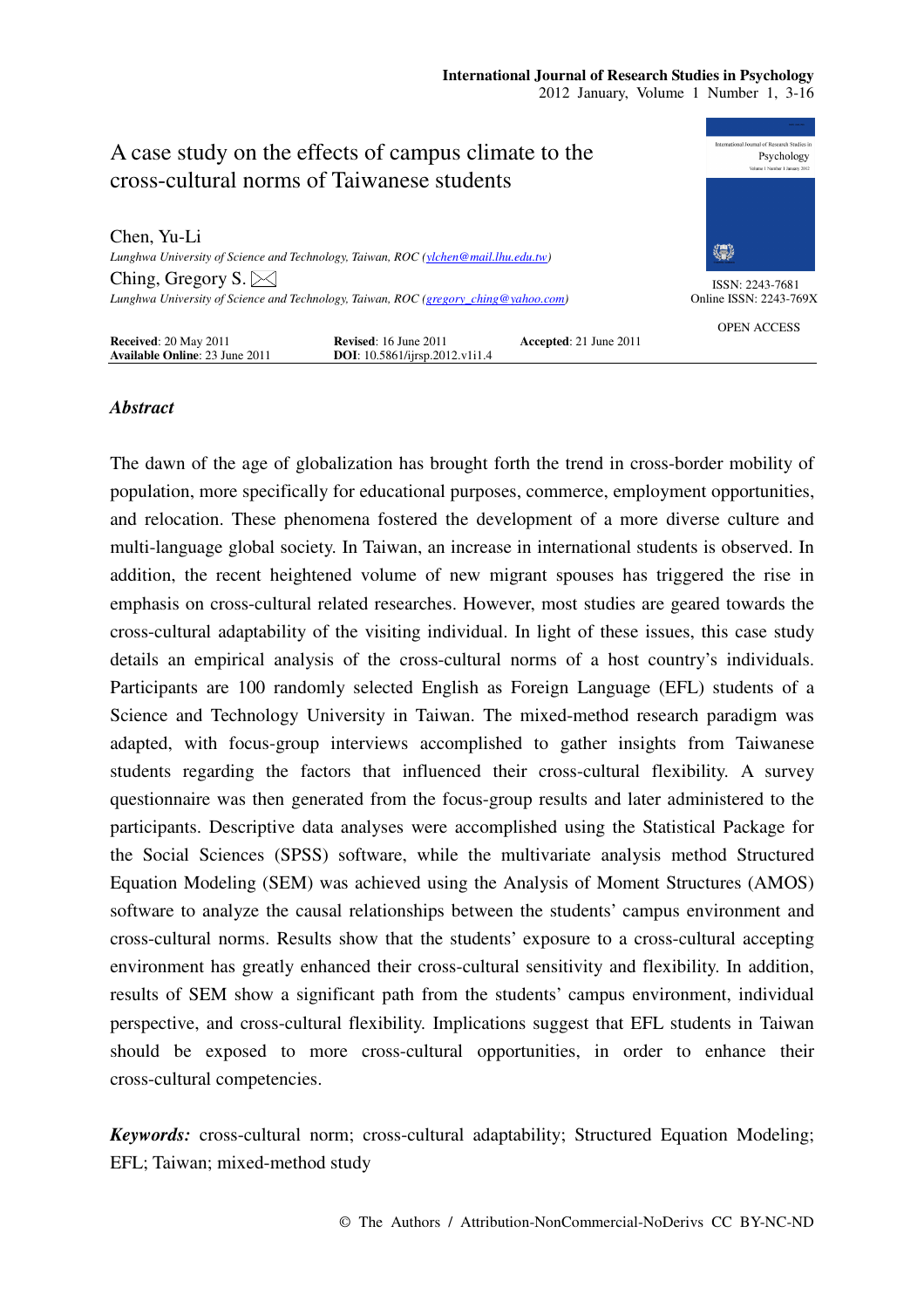# **A case study on the effects of campus climate to the cross-cultural norms of Taiwanese students**

#### **1. Introduction**

The recent large-scale movement of people across the globe (Appadurai, 2003), has triggered cross-cultural opportunities which are quite seldom in the past, and are now made possible almost every day (Dahl, 2000). These cross-cultural opportunities have opened up a variety of cultural tensions and visible exclusionary practices, which are of serious concerns (Baeker, 2002; Kedia, 2006; Prasad, Pringle, & Konrad, 2006). Similarly, the increase in global business activities have led corporations to seek new collaborative partners, opening up new product markets, and many other functions. These events lead to greater cross-cultural opportunities not only limited in the workplace, but to the society as well. Parallel to the rise in cultural diversity, an increase in cross-cultural related researches was clearly observed with the major terminologies interchangeably used, e.g. cross-cultural norms, cross-cultural competencies, cross-cultural adaptability, cross-cultural flexibility, and many others. In essence, the summation of these opportunities and phenomena has resulted into greater concerns regarding the cross-cultural competence of an individual living amongst a diversified global community (J. O. Johnson, Lenartowicz, & Apud, 2006; Prasad et al., 2006; Stockdale & Crosby, 2003).

In Taiwan, just within the recent years, the influx of international students have increased significantly, rising from 6,380 in 2001 to 21,005 in 2007 (Ko, 2008). With the efforts to increase the number of international students by the Taiwan's Ministry of Education (MOE) (Chang, 2005), between the periods of 2001 and 2005, incoming international student enrollments from Central and South America increased to almost 208 percent, while students coming from the European nations increased to around 95 percent (Ministry of Education, 2008). Beside the influx of international students, a gradual growth in numbers of new immigrant spouses have been noted since the early 1990s (Chiu, 2008; Yang, 2008), numbering from 336,483 in 2004 to 426,297 in the month of September 2009, which is an increase of 89,814 in just five years (National Immigration Agency, 2009). In essence, the rise in numbers of international students and new immigrant spouses have gradually transformed the school campus and the Taiwanese society in general, into a more diversified community.

With the rise in cultural diversity, linguistic competence has become one of the most important factors in enhancing a person's cross-cultural experience (Alptekin, 2002; J. O. Johnson et al., 2006; Lewthwaite, 1996; Zakaria, 2000). In Taiwan, the importance of studying English has always been a strong emphasis of most higher education institutions (Chia, Johnson, Chia, & Olive, 1999). However, in order to further enhance Taiwan's competiveness, the MOE launched its national development plan for the years 2002 to 2007, with strong emphasis on the ability to use foreign languages (especially the English language), making it as one of the main focal point of the project (Ministry of Education, 2006). Consequently, higher education institutions in Taiwan are then encouraged to attract more international students, to offer more internationalized (English taught programs), and foreign language courses (Chang, 2005). These incidents in turn also contribute to hastening the diversification of the school campus environment (Altbach & Knight, 2007; Otten, 2003).

In response, while most cross-cultural studies are geared towards the cross-cultural adaptability or competence of the visiting individual, this case study details an empirical analysis of the cross-cultural flexibility of a host country's individuals. Within the various cross-cultural studies, the measures used and the construct they assess usually depends on the purpose and the type of competency required by a population of interest (Ross & Thornson, 2008). Hofstede (2001) suggested that the cross-cultural competence of an individual can be taught, but he indicated that personality factors also affect the levels of cross-cultural competencies that individuals can attain. Therefore, cross-cultural competence can be defined as a set of congruent behaviors, attitudes, and policies that come together in a system, agency, or among professionals and enables that system, agency, or those professionals to work or function effectively in cross-cultural situations (Cross, Bazron, Dennis,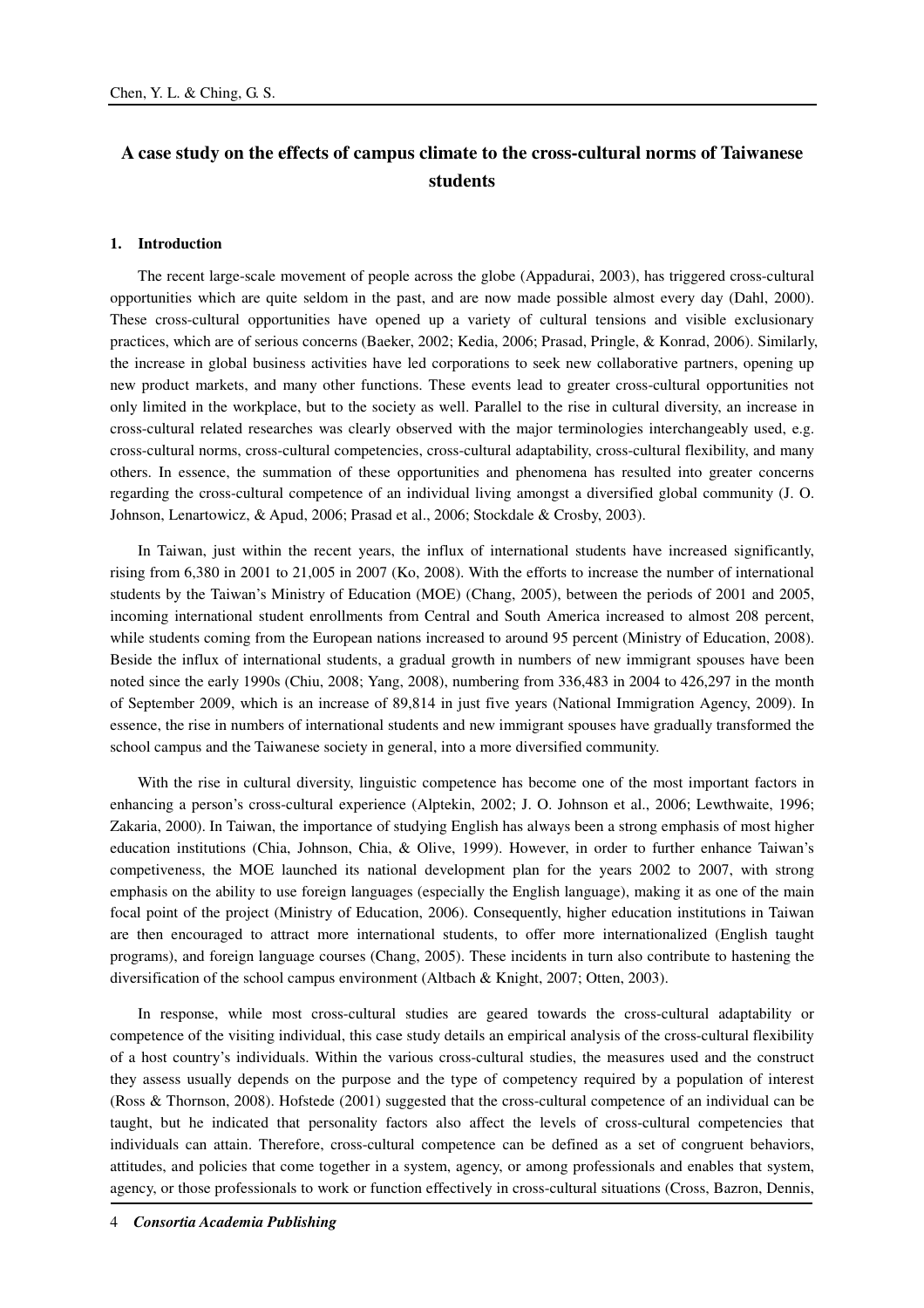& Isaacs, 1989).

Within cross-cultural situations, tensions occur when there is a difference in behavior, thinking, values, and assumptions between people of different countries and cultures. For the past few years, the cultural and social profile of Taiwan is changing rapidly (Chu, 2000; Hsieh & Wang, 2008), demographic changes are actually transforming countries into a microcosm of the global village (Adler, Rosenfeld, & Proctor, 2006). The successful global workplace must employ workers with a great deal of global knowledge. Likewise, a successful institution of learning must embrace an internationalized community of knowledge. Therefore, living in a world with more diverse populations than just a few decades ago (Hynes, 2004), dramatic cultural transformation has placed cross-cultural tensions in the center of most cross-cultural issues (Neuliep, 2005).

Cross-cultural tensions are mostly stem from cross-cultural differences (Gannon, 2003). These cross-cultural differences often produce misunderstandings and lead to ineffective cross-cultural communications (O'Rourke & Tuleja, 2004). In addition, in the Social Identity Theory of Tajfel and Turner (1979), they mentioned that the greater attachment to one's own group typically predicts greater negative attitudes towards outside groups. Therefore, a deeper understanding of the nature of cross-cultural differences would increase the effectiveness in handling cross-cultural opportunities or situations (O'Rourke & Tuleja, 2004). Furthermore, clarification of cross-cultural differences and the establishment of one's identity coincides with the Psychosocial Theory of Erikson (1968), wherein he mentioned that in the development of a secure identity, a person who has explored what it meant to be a part of an ethnic group and is positive about it, would possess positive feelings toward outside groups. Therefore, help minimize the cross-cultural tensions that arise from having the feeling of uncertainty in unfamiliar new situations.

Within these constructs, cross-cultural flexibility of an individual is particularly very important. Simple ability such as to learn from mistakes and the adjustment of one's behavior whenever it is required, are associated with the ability to learn from new experiences (Spreitzer, McCall, & Mahoney, 1997). Many identified that cross-cultural flexibility as an important competency (Hannigan, 1990; Matsumoto et al., 2001; van der Zee & van Oudenhoven, 2000, 2001; Yamazaki & Kayes, 2004). In addition, Black (1990) mentioned that cross-cultural flexibility is positively related to cultural adjustment, while Arthur and Bennett (1995) perceived cross-cultural flexibility as to contribute to the success of international workers.

Arthur and Bennett (1995) empirically identify the factors, which are important for international workers' perceived success while working in a foreign country. With a total of 338 international participants coming from different countries, nationalities, and organizations, assigned to diverse countries, and performing diverse jobs. Results show that the factors such as family, flexibility, job knowledge and motivation, interpersonal skills, and cross-cultural openness have played an important role in the workers' overall effectiveness (Arthur & Bennett, 1995). Several early studies such as Torbiorn (1982), Ruben and Kealey (1979), Hanvey (1976), and Smith (1966), also implied that cross-cultural flexibility is an important factor for an individual's success with regards to their cross-cultural opportunities.

In the educational setting, Dunne (2009) conducted a study in order to understand how host students perceive cultural differences within the student body and to identify which factors have the most impact on their cross-cultural opportunities. Findings show that values and behaviors pertaining to the educational environment, such as attitudes towards academic work are the major sources of cross-cultural tensions among students (Dunne, 2009). This shows that host students does not differentiate themselves from international students by means of culture and language alone, but also with their overall academic experience. In addition, Dunne (2009) also mentioned that the school administration, including teaching and non-teaching personnel are key facilitators of cross-cultural success among students. In another cross-cultural study regarding post-graduate international students, Brown (2009) mentioned that the friendship among the students as one of the most important factor is attaining cross-cultural success. However, this all depends on the international students' initial desire and failure to achieve successful contact with local students. In essence, in order to achieve successful cross-cultural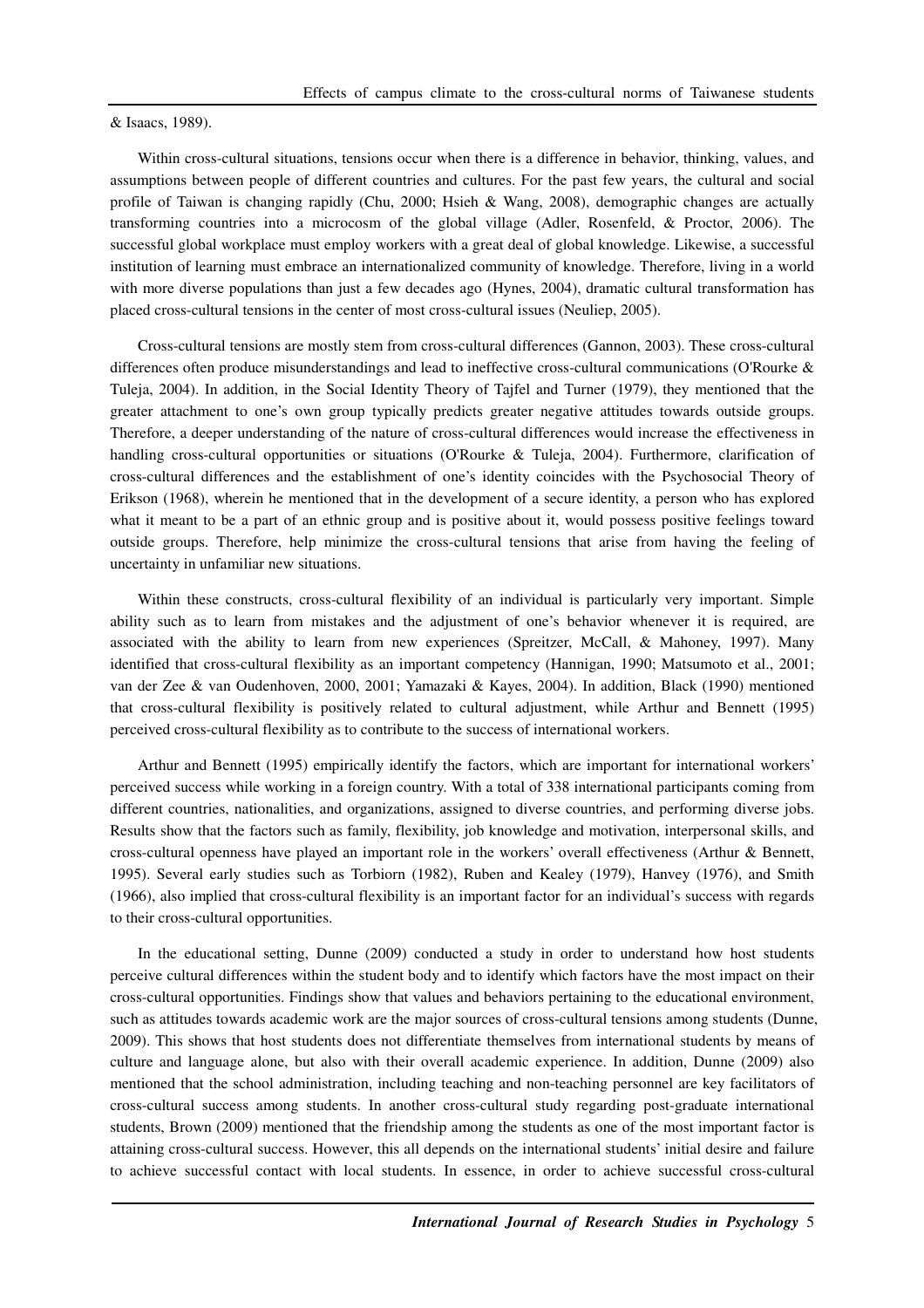opportunities, both the school and the students (local and international) should play an active role and contribute to the enhancement of the diversified academic campus.

To become globally competitive, today's students must possess the skills to interact with people who are different from themselves. With both the current student population and workforce being so culturally diverse, it is critical that there is an understanding and appreciation of the culturally diverse. Although this conceptualization of cross-cultural competence is rather specific, ultimately, cross-cultural competencies are traits expected to lead individuals to perform in a certain behavior; wherein these behaviors are then in turn expected to lead the desired outcomes that define effectiveness of the purpose it was designed for (Ross & Thornson, 2008).

#### **2. Research Methodology**

This study employs a mixed method research paradigm, wherein the researcher systematically combined or mixed ideas from both qualitative and quantitative research (B. Johnson & Christensen, 2008). Mixed method design presents unique opportunities to use multiple sources of information from multiple approaches to gain new insights into the social world (Axinn, Fricke, & Thornton, 1991). With varying data collection, researchers can provide information from one approach that was not identified in an alternative approach, at the same time, reducing non-sampling error by providing redundant information from multiple sources (Axinn & Pearce, 2006). Procedures for both qualitative and quantitative data collection and analyses were completed in two sequential phases by means of a random sampling method. Phase one of the study involved the formulation of the survey questionnaire, using focus group interviews and background literature review regarding the factors that affect cross-cultural perception and flexibility of Taiwanese English as Foreign Language (EFL) students. While, Phase two of the study involved the actual survey administration. Beginning research questions include:

- 1. To what degree are Taiwanese EFL students at a Science and Technology University cross-culturally flexible?
- 2. What are the factors that affect the Taiwanese EFL students' cross-cultural flexibility? Can these factors be used to measure the students' cross-cultural flexibility?

Phase one of the study involved the formulation of the survey questionnaire, using focus group interviews and background literature review regarding the factors that affect cross-cultural perception and flexibility of Taiwanese EFL students. A total of five (5) focus group interview sessions were accomplished with participants of around 8 to 10 randomly selected students per session. Development of the interview guide followed principles outlined by Stewart and Shamdasani (1990) as the funnel approach; six unstructured, open-ended questions were ordered from general to specific as a strategy to engage the interest of participants. Interview procedures included an introduction of the group discussion, overview of the topic, ground rules, and the initial question. All interviews were videotaped and voice recorded. Documentation and analysis followed Stenhouse's (1988) categorization style of case data. In addition, Glaser's (1978) notion of constant comparison was used in going through the previous reviewed studies, subsuming particulars into the generals, forming similar categories into dimensions. A pilot test of the questionnaire was accomplished for improvement, and the actual survey administration was then administered.

Phase two of the study involved the collection of the quantitative survey results. The survey questionnaire was randomly distributed among the EFL students of a Science and Technology university in Taiwan. A total of 100 valid questionnaires were collected and analyzed. Statistically analyses using the mean, standard deviation, frequency and percentage, and analysis of variance and covariance were accomplished. Structural equation modeling (SEM) was used to develop a model of the relationships among a set of variables. Correlations and covariance will be analyzed to determine the extent to which Taiwanese EFL students' cross-cultural flexibility. SEM analysis can be viewed as a combination of path analysis and factor analysis. The full model consists of a system of structural equations. A central concept for SEM models is covariance. The technique applied is the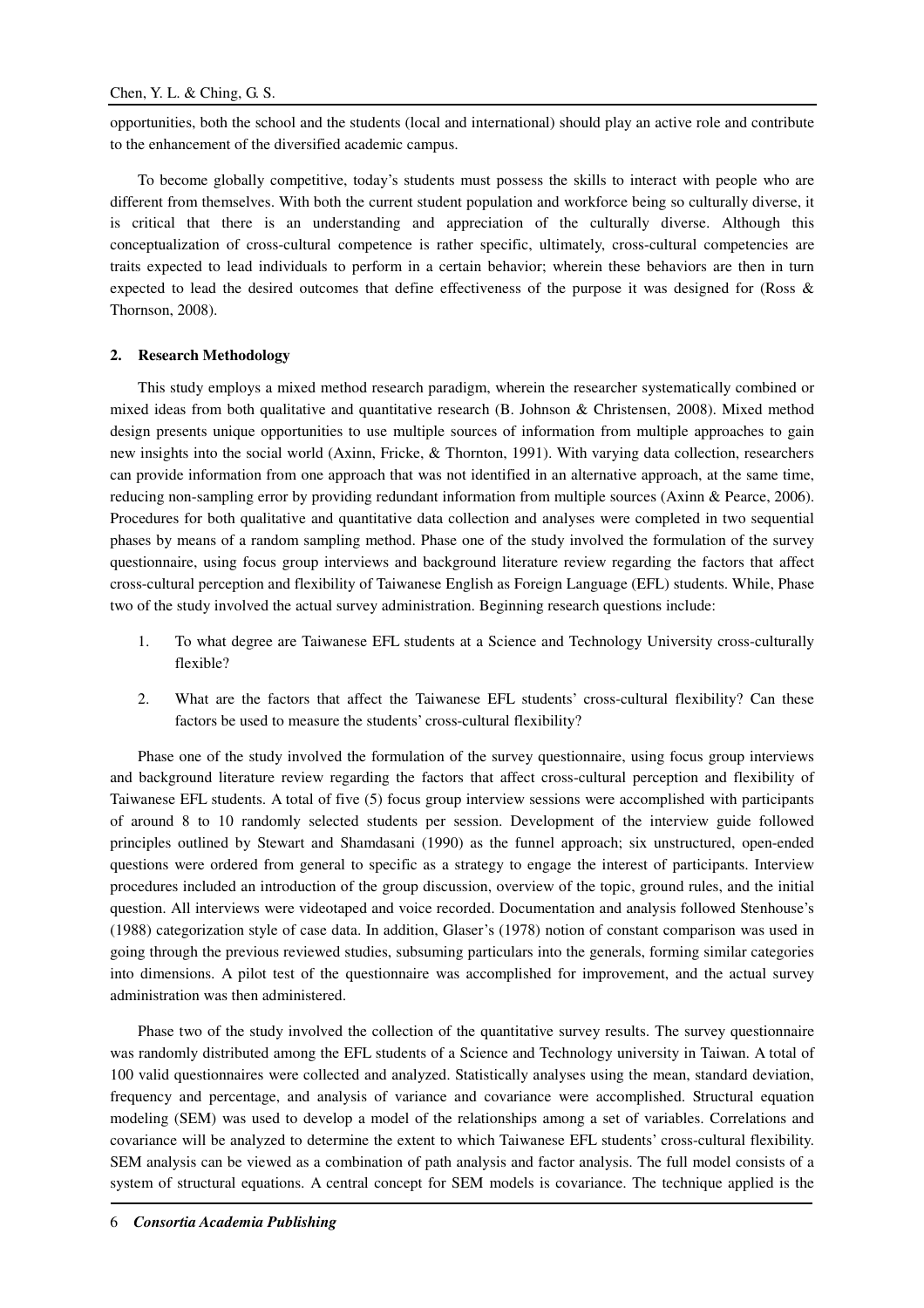analysis of covariance structures. The structural equation model summarizes the relationships among latent variables. Latent variables are hypothetical variables in that they correspond to concepts and vary in the degree of abstract. Unlike observed variables, or indicators of latent variables, they are free of random or systematic measurement errors (Bollen, 1989).

## **3. Results and Discussions**

During the focus group interview sessions, students were asked regarding the factors that affect their cross-cultural perceptions and flexibility. Initially students mostly mentioned the factors regarding their individual perspective and value system, which are mostly cultural and traditional by nature. However, as the discussions continued students started to share what they observed and perceived with regards to their classmates (local and international students), teachers, and school administrators. Through the course of the focus group interview sessions re-occurring themes and ideas are noted and summarized, which were later formed into the survey questionnaire. Table 1 shows the different themes generated.

In the actual survey questionnaire, statistical software the Statistical Package for the Social Sciences (SPSS) and the Analysis of Moment Structures (AMOS) were employed for achieving descriptive data analysis, analysis of variance and covariance, factor analysis and path analysis. Profile of participants and the collected data were reported using mean, standard deviation, frequency, percentage, and correlation coefficient. The survey questionnaire consists of participants' demography and their amount of agreement to the different statements related to their cross-cultural perceptions and experiences. The five (5) value Likert (1932) scales used are the following: strongly disagree, moderately disagree, neither agrees or disagrees, moderately agree, and strongly agree, which are weighted from 1 to 5 respectively.

#### **Table 1**

*Factors that affect the EFL students' cross-cultural flexibility (Focus group results)*  International students' attitudes and behaviors towards other students International students' presence (visibility) Local students' attitudes and behaviors towards international students Individual aspirations Individual attitudes and behaviors Individual preferences Individual value system School administrators' attitudes and behaviors towards international students Teachers' attitudes and behaviors towards international students

## *3.1 SEM analysis*

Model specification, estimation of free parameters, assessment of fit, and model modification are the four steps involved in the SEM analysis. Cronbach's (1951) alphas values and confirmatory factor analysis (CFA) were completed before the SEM analysis. Cronbach's alphas were initially calculated to examine internal consistency reliabilities for all major variables. The alpha value is 0.867, which is considered highly reliable (Bryman & Cramer, 1990). To analyze construct validity, CFA was applied to study the relationships between a set of observed variables (to reduce the number of observed variables into a smaller number of latent variables) and to assess the proposed measurement model (to examine the co-variation among the observed variables) in a structural equation model (Asparouhov & Muthén, 2009). Model fit measures were then obtained to assess how well the proposed model captured the covariance between all the items on the questionnaire.

#### 3.1.1 Evaluation of the measurement model

To evaluate the goodness-of-fit of the measurement model, AMOS 7.0 was used to obtain a chi-square  $(\chi^2)$ statistic; a test that measures the difference between a statistically generated expected result and an actual result to see if there is a statistically significant difference (Cohen, Manion, & Morrison, 2007), associated degrees of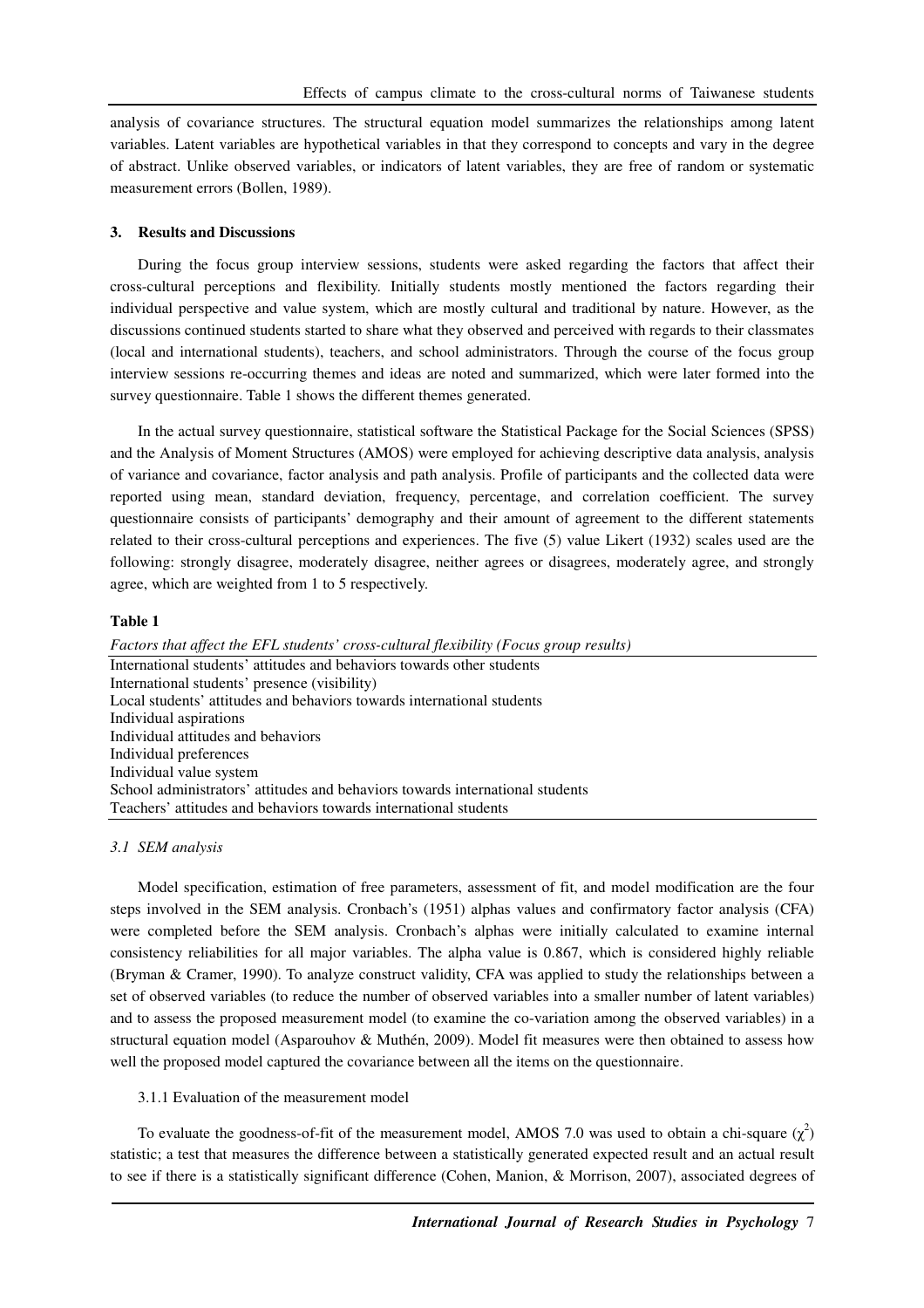freedom (df) and a probability value computed from maximum likelihood parameter estimates. In addition, AMOS used Hoelter's (1983) formula for Critical N (CN); the largest sample size which one would accept, at certain significance level, a model with this  $\chi^2$  statistic and this degree of freedom. This study yields CNs of 93 and 112 with significance levels of 0.05 and 0.01, respectively. The sample size for this SEM analysis is 100.

## 3.1.2 Evaluation of the entire model

The evaluation of the entire model brings a higher level perspective to the analysis. The significance of the variance of a single variable or the entire model can be tested by SEM. This study yield a high significance level  $(\chi^2 = 30.99)$ ; degree of freedom = 18; probability level = 0.029). The appropriate distributional assumptions are met and the model is correct. The departure of the data from the model is significant at the *p<* 0.05 level.

### 3.1.3 Model fit

To obtain CMIN, Chi-square is divided by the degree of freedom. CMIN/DF is the minimum sample discrepancy divided by degrees of freedom. This model yields  $\chi^2$  = 30.99 and the degree of freedom = 18; Hence 30.99/18 = 1.72, which indicates a favorable value. In reference to model fit, numerous indicators of goodness-of-fit were used. Some common fit indexes are the Incremental Fit Index (IFI), Comparative Fit Index (CFI), Normed Fit Index (NFI), Non-Normed Fit Index (NNFI, also known as TLI), and root mean square error of approximation (RMSEA; see Table 2). In general, if the vast majority of the indexes indicate a good fit, then there is probably a good fit.

The Incremental Fit Index (IFI), by convention, should equal or be greater than 0.9 to accept the model (McDonald & Ho, 2002). The IFI of this model equals 0.93. The Bentler (1983) Comparative Fit Index (CFI) indicates the proportion in the improvement of the overall fit of the study model relate to a null model. The null model is an independence model in which the observed variables are assumed to be uncorrelated. The critical value for CFI is 0.9 or above in evaluating model fit (Bentler, 1990; Thompson, 2000). The CFI of this model equals 0.93 so the relative overall fit of the study model is 93% better than that of the null model estimated with the same sample data. While, RMSEA is based on the non-centrality parameter and is provided for fit index precision within construct of confidence intervals. The suggested value is 0.05 or below/good fit; below 0.08/fair fit. The current study had a RMSEA of 0.08, indicating a fair fit.

Table 2 shows both the suggested guidelines for evaluating model fit (Arbuckle, 2006; McDonald & Ho, 2002) and the results of indices for the study model.

## **Table 2**

| Results of model fit indices for the model |        |                                                 |  |  |
|--------------------------------------------|--------|-------------------------------------------------|--|--|
| Model fit indices                          | Values | Suggested guidelines                            |  |  |
| $\chi$ 2/df                                | 1.72   | less than $3.0$                                 |  |  |
| CFI                                        | 0.93   | equals/be greater than 0.9                      |  |  |
| TFI, IFI                                   | 0.93   | equals/be greater than 0.9                      |  |  |
| <b>RMSEA</b>                               | 0.08   | 0.05 or below / Good fit; below 0.08 / Fair fit |  |  |
|                                            |        |                                                 |  |  |

*Source.* Arbuckle (2006), Mc Donald & Ho (2002)

Table 3, 4, 5, and 6 shows variable correlation matrix, different factor loadings for the measurement model, the standardized casual effect of the model, participants' demography, and figure 1 the path model of the study, respectively. Correlation matrix (table 3) is a matrix giving the correlations between all the given variables. While the factor loadings (table 4) denote the various correlations of each variable to their corresponding factors and the percentage of explanation (e.g. the variable *school* is significantly correlated with the *campus climate factors* with an R value of 0.84, this also explains that around 71% (0.71) of the participating students rated this variable as moderately and strongly agree).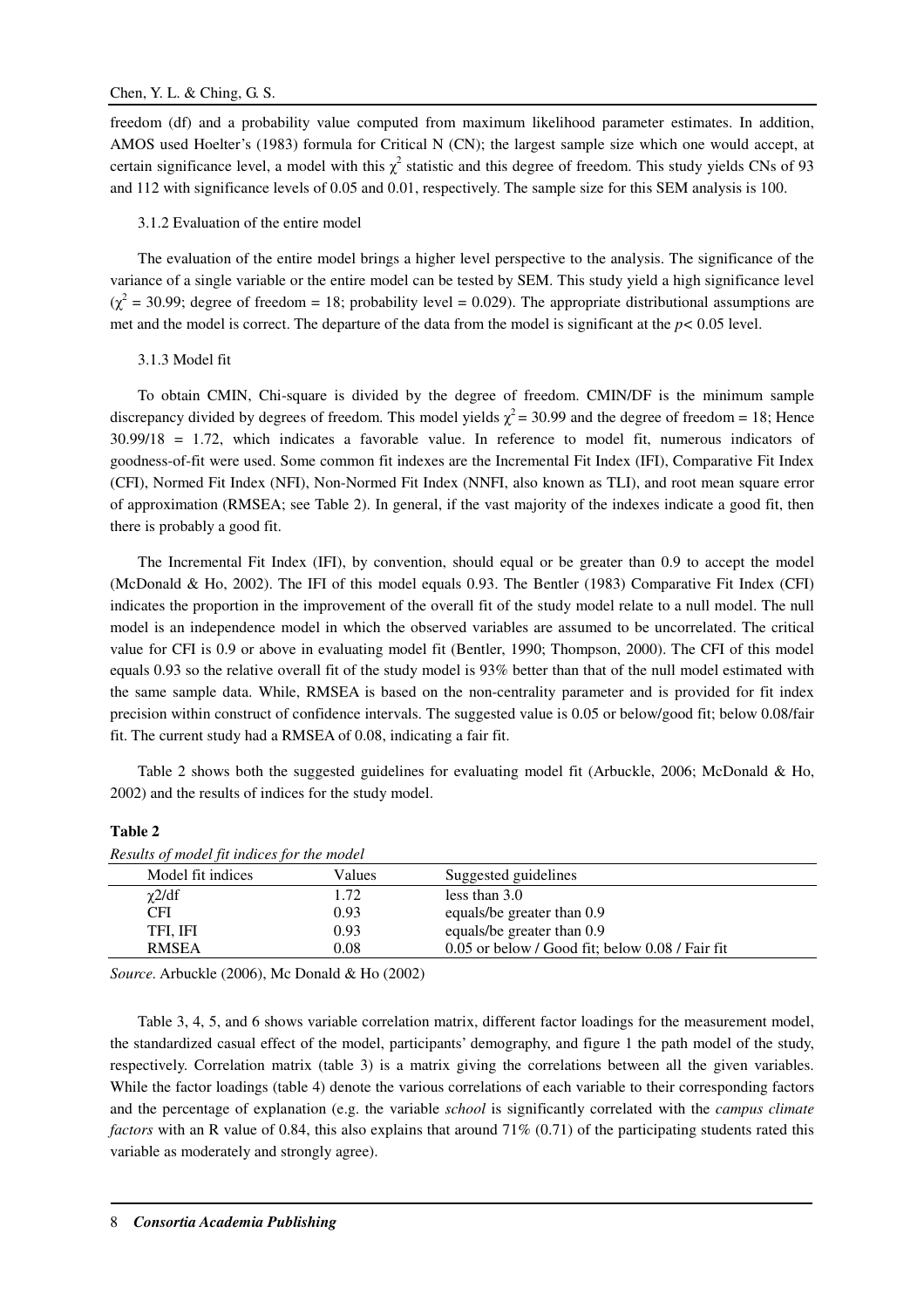| Variable correlation matrix |                   |                 |                  |                             |        |           |          |            |
|-----------------------------|-------------------|-----------------|------------------|-----------------------------|--------|-----------|----------|------------|
| Factors                     | Own<br>preference | Value<br>system | Local<br>student | Int <sup>1</sup><br>student | School | Classroom | Behavior | Aspiration |
| Own preference              | 1.000             |                 |                  |                             |        |           |          |            |
| Value system                | 0.429             | 1.000           |                  |                             |        |           |          |            |
| Local student               | 0.244             | 0.255           | 1.000            |                             |        |           |          |            |
| Int'l student               | 0.210             | 0.220           | 0.193            | 1.000                       |        |           |          |            |
| School                      | 0.433             | 0.454           | 0.398            | 0.344                       | 1.000  |           |          |            |
| Classroom                   | 0.302             | 0.316           | 0.277            | 0.240                       | 0.493  | 1.000     |          |            |
| Behavior                    | 0.378             | 0.396           | 0.225            | 0.194                       | 0.400  | 0.279     | 1.000    |            |
| Aspiration                  | 0.391             | 0.410           | 0.232            | 0.201                       | 0.413  | 0.288     | 0.401    | 1.000      |

| Table 3 |  |
|---------|--|
|         |  |

The standardized causal effect of the model (table 5), shows the percentage of explanation of the different latent factors. Simply put the *campus climate factors* can explain (or influences) around 80% (0.80) of the *participants' individual perspective*. Similarly, the *participants' individual perspective* can explain around 95% (0.95) of the *participants' cross-cultural flexibility*. The SEM results clearly show that the *campus cross-cultural climate* (defined in this study as the overall cross-cultural atmosphere of the campus, which includes the attitudes and behaviors of both local and international students, school administrators, and teachers) is accountable for the *students' cross-cultural perspectives* (defined in this study as the students' own cross-cultural preferences and value system), which is in turn accountable for the *student's overall cross-cultural flexibility* (defined in this study as the students' cross-cultural behaviors and aspirations). (Please refer to figure 1 for a graphical representation of the SEM model.)

### **Table 4**

| Factors                    | Variables             | Standardized<br>loading | Squared multiple<br>correlation R2 |
|----------------------------|-----------------------|-------------------------|------------------------------------|
| Campus climate             | School                | $0.84***$               | 0.71                               |
|                            | Classroom             | $0.59***$               | 0.34                               |
|                            | Local student         | $0.47***$               | 0.22                               |
|                            | International student | $0.41***$               | 0.17                               |
| Individual perspective     | Value system          | $0.67***$               | 0.45                               |
|                            | Own preference        | $0.64***$               | 0.41                               |
| Cross-cultural flexibility | Aspiration            | $0.64***$               | 0.41                               |
|                            | Behavior              | $0.62***$               | 0.39                               |

*Note.* \*\*\**p*<0.001

# **Table 5**

| Outcome                                   | Determinants              | Direct effect | Indirect effect | Total effect |
|-------------------------------------------|---------------------------|---------------|-----------------|--------------|
| Cross-cultural<br>flexibility $(R^2=0.9)$ | Campus climate            |               | 0.76            | 0.76         |
|                                           | Individual<br>perspective | $0.95***$     |                 | $0.95***$    |
| Individual<br>perspective<br>$(R^2=0.65)$ | Campus climate            | $0.80***$     |                 | $0.80***$    |
| <i>Note</i> . *** $p<0.001$               |                           |               |                 |              |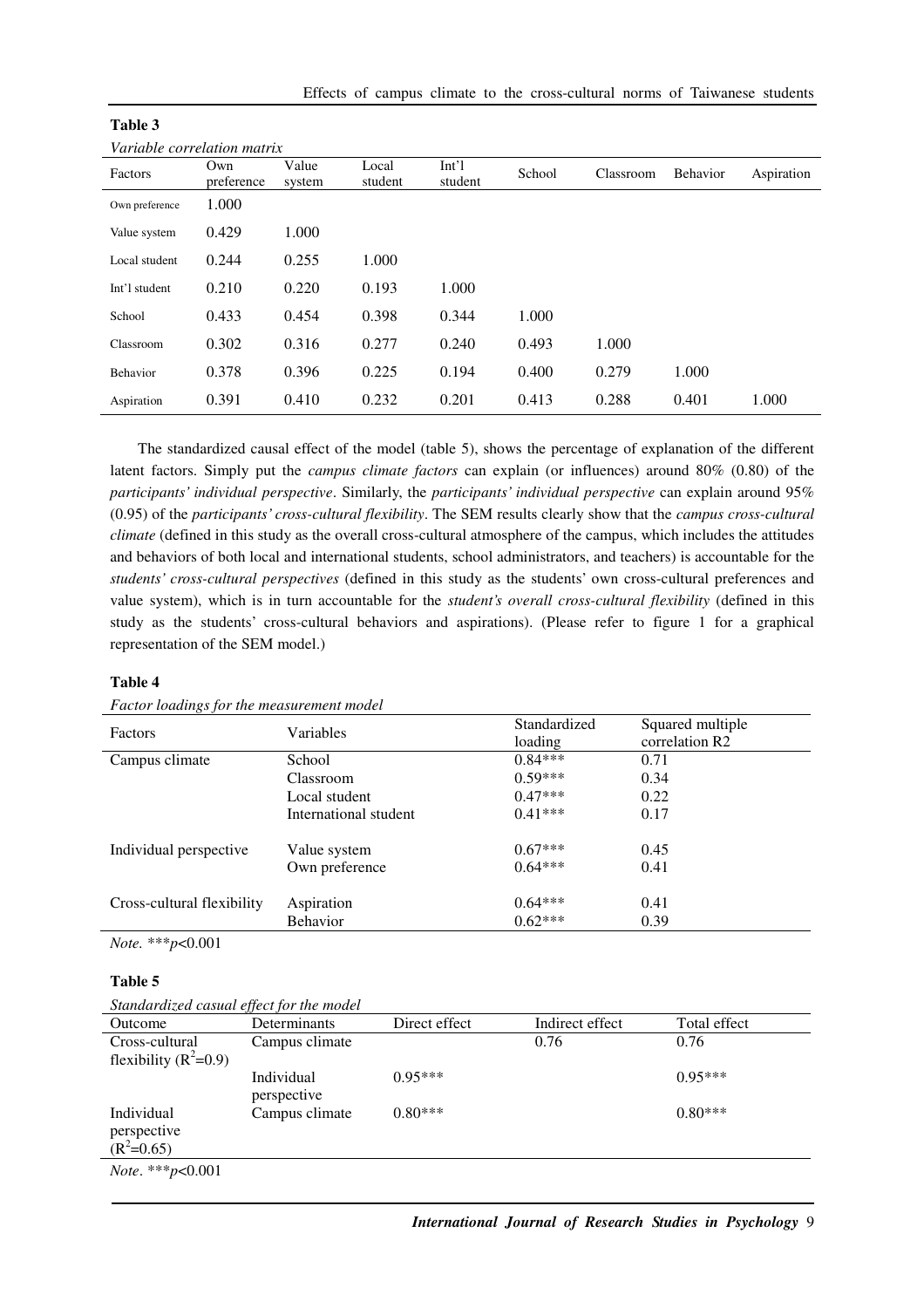

Figure 1. Path model of cross-cultural flexibility Note. X<sup>2</sup>/df=1.175, p<0.001, GFI=0.923, CFI=0.929, RMR=0.054, RMSEA=0.049

#### *3.2 Participants' demography*

For the participants' demography (table 6), the average participants age is 23 years old, with 73% of them female students and the remaining 22% male students. This is quite common for Taiwanese EFL students, even though that most Science and Technology university students are mostly male, however enrollment in the Department of Applied Foreign Languages are mostly dominated by female students. With regards to the participants' first language, 76% speaks Mandarin Chinese, while 5% speaks Taiwanese (also known as Fujian or Hookien language; a dialect originating from southern China), and 3% speaks Hakka (Hakka is a dialect originating from southeastern China). In addition, 45% of the participants claimed that they had traveled abroad, while only 6% had study abroad experiences. However, around 44% of the participants claimed that they planned to study abroad in the future. These results indicate that Taiwanese students are quite well traveled and nearly half of the participants aspired to study abroad someday. This also coincides with the participants' responses in the question whether they had plans or had taken the any international English examination, which is 60% and 28% respectively. Which gives ground to what Olsen (2003) mentioned that 70 percent of the future student mobility will be generated within the Asia Pacific region.

With regards to their cross-cultural experiences in the campus, 41% claimed that they have international student friends, while 85% had experience to be taught under an international (or foreign) faculty. In addition, around 38% of the participants currently have international students as classmates. All of these results indicate that the school campus is quite internationalized, both international students and faculty are quite visible. More importantly, the school exerts extra effort in hiring international faculty and in recruiting international students.

#### 3.2.1 Campus cross-cultural climate

The factor *campus cross-cultural climate* is comprised of four (4) variables, namely: school, classroom, local students, and international students. The variable *school* comprises of questions and issues regarding the perceived school administrators' and teachers' cross-cultural attitudes and behaviors. Key questions include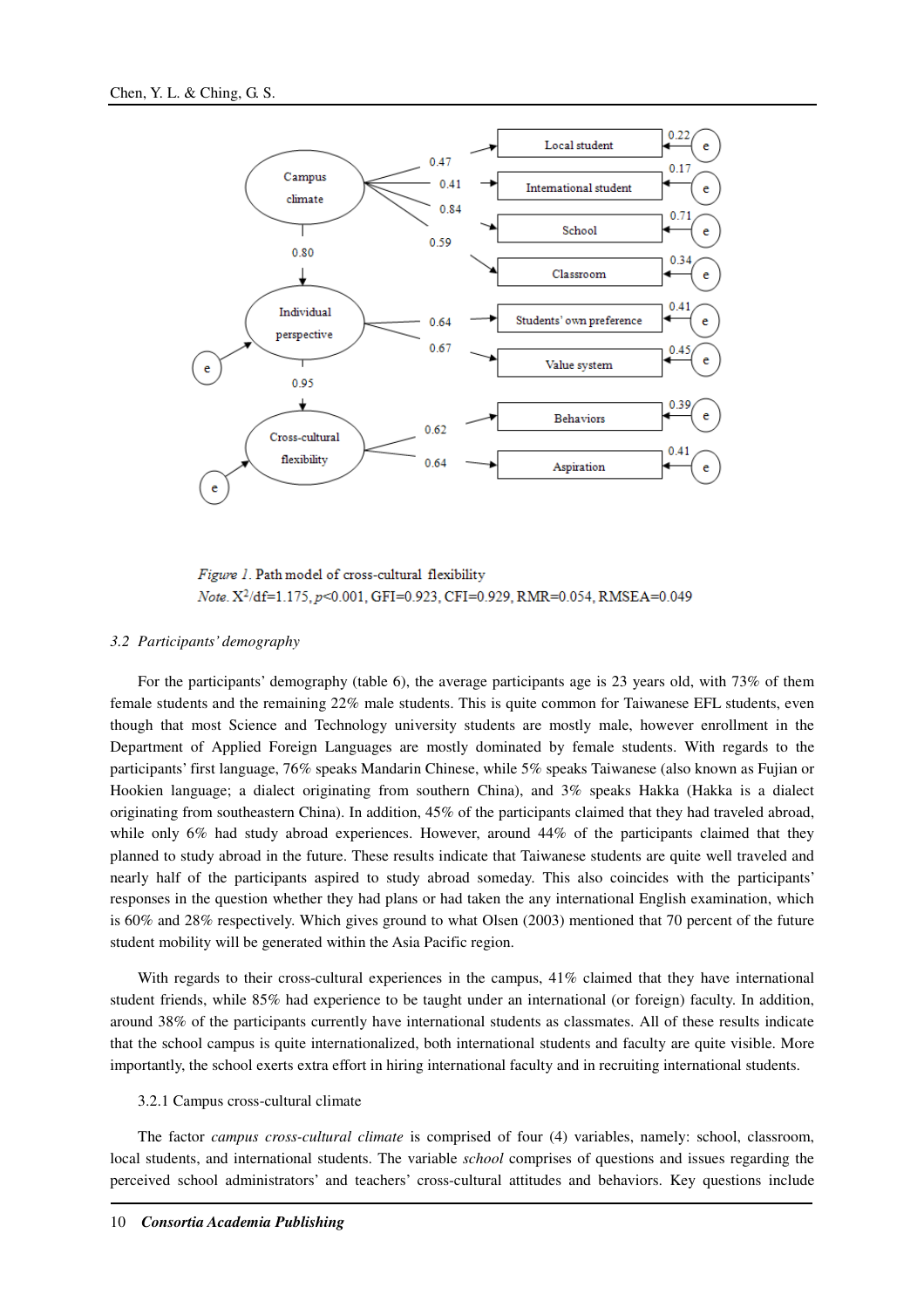*teachers encourage interaction between local and international students*, *teachers understand international students' difficulties*, *teachers understand cultural differences in learning styles*, *cultural differences are respected in the institutions*, and *availability and opportunity to learn about different cultures is present in the campus*. The mean score of this variable is **3.88** with a standard deviation of 0.570. This clearly indicates that most participants ranked this variable quite high. In addition, many studies have proven that campus (school) climate has indeed contributed to the students' personal, social, psychological, and even academic performance (Anderson, 1982; Kasen, Johnson, & Cohen, 1990; McEvoy & Welker, 2000; McManus, Keeling, & Paice, 2004). As Taiwan's higher education institutions faces the challenges and pressures brought forth by globalization and internationalization, most institutions adopt various strategies in order to enhance their overall internationalization (Chin & Ching, 2009).

#### **Table 6**

| Item                                     | $\boldsymbol{n}$ | $\%$       | M     | <b>SD</b> |  |
|------------------------------------------|------------------|------------|-------|-----------|--|
| Age                                      |                  |            | 23.02 | 6.45      |  |
| Female                                   | 73               | 73         | 21.86 | 5.57      |  |
| Male                                     | 22               | 22         | 26.77 | 8.02      |  |
| First language                           |                  |            |       |           |  |
| Mandarin Chinese                         | 76               | 76         |       |           |  |
| Taiwanese                                | $\mathfrak s$    | $\sqrt{5}$ |       |           |  |
| Hakka                                    | $\overline{3}$   | 3          |       |           |  |
| Had traveled abroad                      |                  |            |       |           |  |
| Yes                                      | 45               | 45         |       |           |  |
| N <sub>o</sub>                           | 52               | 52         |       |           |  |
| Had studied abroad                       |                  |            |       |           |  |
| Yes                                      | 6                | 6          |       |           |  |
| N <sub>o</sub>                           | 91               | 91         |       |           |  |
| Future plans of studying abroad          |                  |            |       |           |  |
| Yes                                      | 44               | 44         |       |           |  |
| No                                       | 32               | 31         |       |           |  |
| Have international friends               |                  |            |       |           |  |
| Yes                                      | 41               | 41         |       |           |  |
| No                                       | 58               | 58         |       |           |  |
| Had international teachers               |                  |            |       |           |  |
| Yes                                      | 85               | 85         |       |           |  |
| No                                       | 13               | 13         |       |           |  |
| Have international classmates now        |                  |            |       |           |  |
| Yes                                      | 38               | 38         |       |           |  |
| N <sub>o</sub>                           | 57               | 57         |       |           |  |
| Had taken the TOEIC, TOEFL, or IELTS     |                  |            |       |           |  |
| Yes                                      | 28               | 28         |       |           |  |
| N <sub>o</sub>                           | 68               | 68         |       |           |  |
| Have plans taking TOEIC, TOEFL, or IELTS |                  |            |       |           |  |
| Yes                                      | 60               | 60         |       |           |  |
| No                                       | 8                | 8          |       |           |  |

*Descriptive statistics of the participants (N=100)* 

The variables *classroom* and *local students* include questions and issues regarding the perceived local Taiwanese students' in-classroom and off-classroom cross-cultural attitudes and behaviors. Key questions include *students of different cultural background works well with each other*, *Taiwanese students' wants to know international students better*, and *Taiwanese students have a positive attitude towards international students*. The mean scores are 3.48 and 3.75, while the standard deviations are 0.763 and 0.600 respectively. The results from both variables are not surprising since school classmates or peers have the tendency to influence the students' personality (Webb, 1989). This in turn affects their interaction among international students. Therefore, when the school environment (including faculty) possesses a positive atmosphere towards international students, the local student body will most likely be influenced, thus, resulting in a more cross-cultural friendly school climate.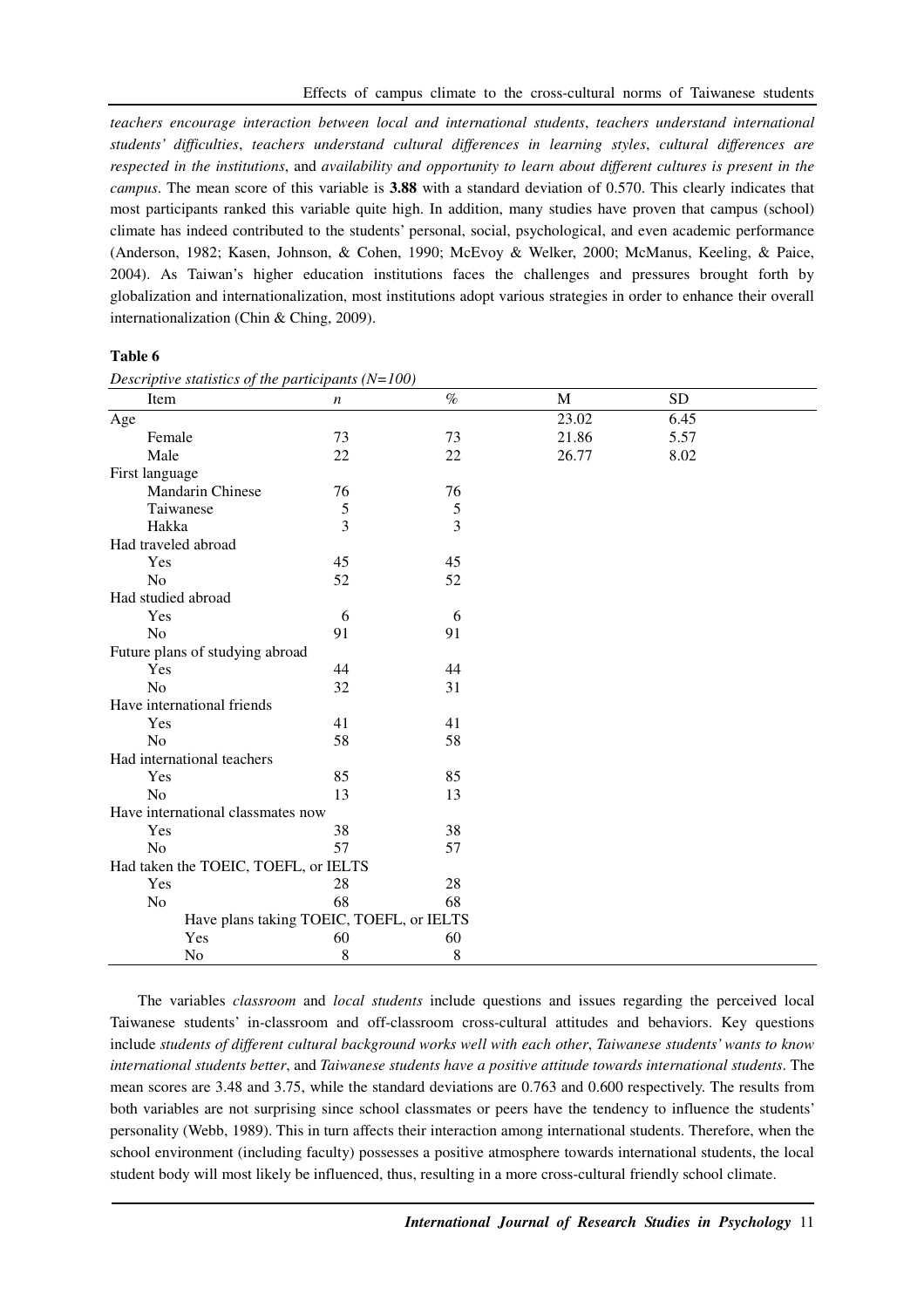The last variable *international student* includes questions and issues regarding the perceived international students' cross-cultural attitudes and behaviors. Key questions include *international students only makes friends with other international students*, *international students only have friends from their home country*, and *international students are not interested in having Taiwanese friends* (negatively worded, hence, scores are reverse before data analysis). The questions asked are actually responses that emerged from the different focus group sessions (FG1, FG3,  $&$  FG4). Therefore, in order to maintain consistency during the data analysis, the scores are reversed deliberately. The mean score of this variable is 3.35 and the standard deviation is 0.715. Surprisingly, the mean score is moderately ranked. Initial analysis revealed that most EFL students are eager to take the first step in making international friends (as noted in table 6, 41% of the participants have international friends), furthermore, the teachers also played an important role in creating cross-cultural opportunities in the classroom and increasing the students' cross-cultural flexibility.

#### 3.2.2 Individual cross-cultural perspective

The factor *individual cross-cultural perspective* is comprised of two (2) variables, namely: value system and own (individual or personal) preference. The variable *value system* refers to personal values which stems from their cultural background. Key questions include *believe that people should live in harmony regardless of their cultural backgrounds*, *respect for others*, *all people are equal*, and *be sensible on others feelings*. The mean score is computed at 4.32 and the standard deviation is 0.620. Results show that this variable scored the highest mean, which indicate a high cross-cultural positive value system. As previously stated in the SEM, the *campus cross-cultural climate* influenced the *individual's cross-cultural perspective*, which gives grounds to the fact that the school climate had shown a definite relationship with the values and belief systems of various groups within a school (Anderson, 1982). The variable *own preference* refers to personal choices and selections. Key questions include *trying new experiences* and *trying food from different countrie*s. This variable is considered very common to all participants; because of this the mean score was computed as 4.00 with a standard deviation of 0.711. These results suggest that the student participants are highly motivated to try new things, in essence, are more willing to experiment and learn from something new.

#### 3.2.3 Cross-cultural flexibility

The factor *cross-cultural flexibility* comprises of two variables, namely: aspirations and behaviors. The variable *aspiration* refers to an individuals' desire to have cross-cultural opportunities. Key questions include *I like to meet people from different countries* and *I like to meet people of different culture*. The mean score was computed at 3.67 with a standard deviation of 0.580. While, for the variable *behavior* refers to the individuals' reaction and behavior during cross-cultural situations. Key questions include *communicating well in new situations*, *coping well in new situations*, *giving people the benefit of the doubt*, and *relating to people of different cultures*. The mean score was computed at 3.52 with a standard deviation of 0.634. These results indicate that student participants are quite accepting of new cross-cultural experiences, besides their willingness to meet new people and new cultures, the students seems to react well in new situations. Lastly, the participants overall *cross-cultural flexibility* is computed at 3.75, which is considered to be moderately high. This is computed by averaging all the mean scores of the variables. Results indicate that the EFL students' cross-cultural flexibility is moderately high. Considering the SEM results, the campus climate plays an important role in fostering the EFL students cross-cultural experience, in turn influence their personal perspectives, which finally influence their cross-cultural flexibility. (Please see table 7 for the list of mean scores of the different variables.)

#### **4. Conclusion**

The primary aim of this study is to understand the factors that affect the Taiwanese EFL students' cross-cultural flexibility and to what degree they are cross-culturally flexible. Using the mixed-method research paradigm, wherein both qualitative and quantitative data gathering methodologies were systematically combined. Focus group interview sessions were quite useful in gathering the much needed information in formulating the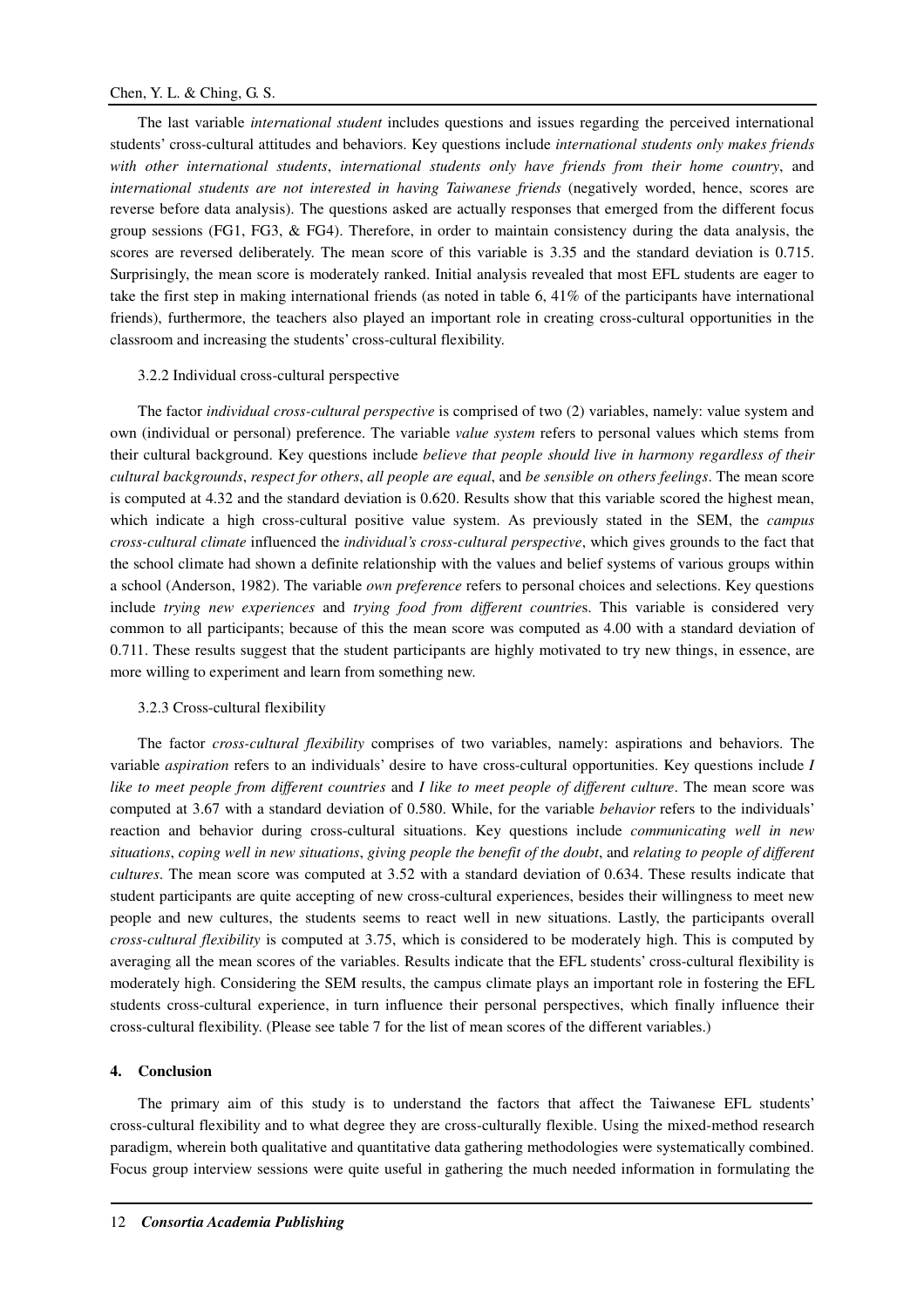survey questionnaire. While most cross-cultural studies were concentrated on the visiting individuals' cross-cultural competence. This study shall involve the cross-cultural flexibility of the host country's individuals, in this case the EFL students of a Science and Technology university in Taiwan. Key implications indicate that the EFL students' cross-cultural flexibility is moderately high. In addition, the students' cross-cultural flexibility is highly linked with the students' individual perspectives such as value system and preferences, and the campus cross-cultural climate such as the cross-cultural behaviors and attitudes of the school administrators, teachers, local and international students.

#### **Table 7**

| n   | M    | SD.   |  |
|-----|------|-------|--|
|     |      |       |  |
| 100 | 3.88 | 0.570 |  |
| 100 | 3.48 | 0.763 |  |
| 100 | 3.75 | 0.600 |  |
| 100 | 3.35 | 0.715 |  |
|     |      |       |  |
| 100 | 4.32 | 0.620 |  |
| 100 | 4.00 | 0.711 |  |
|     |      |       |  |
| 100 | 3.67 | 0.580 |  |
| 100 | 3.52 | 0.634 |  |
| 100 | 3.75 | 0.414 |  |
|     |      |       |  |

*Mean statistics of the participants* 

In particular, this study also utilized the multivariate quantitative data analysis SEM to analyze not only the strength of the relationship among the variables, but also the direction of the variables. Findings show that there exists a significant path from the campus cross-cultural climate, individual cross-cultural perspective, and cross-cultural flexibility. This finding is quite unique, because without the use of SEM findings will only be limited to the amount (or degree) of correlation between the variables (or the amount of influence exerted on each of the variables towards each other). Using SEM the relationships between the three (3) latent factors were clearly computed and a proposed model for computing Taiwanese EFL students is given (please see figure 1). In essence, results show that the students' exposure to a cross-cultural accepting environment has greatly enhanced their cross-cultural sensitivity and flexibility. While this study is limited to Taiwanese EFL students; which suggest that they are more accustomed to cross-cultural opportunities, further studies on students of other department or other fields of learning is imperative, in order to further test the proposed model for measuring the students' cross-cultural flexibility. Implications suggest that EFL students in Taiwan should be exposed to more cross-cultural opportunities, in order to enhance their cross-cultural competencies. Additional studies on a larger number of participants or participants of non-EFL courses are urged in order to further test and analyze the different factors that contribute to the cross-cultural flexibility of the students. Results shall inform policy makers, educators, and school administrators of the different strategies and methodologies in promoting students' cross-cultural competencies amidst the issue of internationalized campus.

*Acknowldegement*: The study was supported by funding from the National Science Council, Taiwan (Project No. NSC 99-2410-H-262-013). Part of this paper is presented at the *2011 9th Biennial Conference of Asian Association of Social Psychology* in Kunming, China. We are grateful to the anonymous reviewers for the valuable comments and suggestions.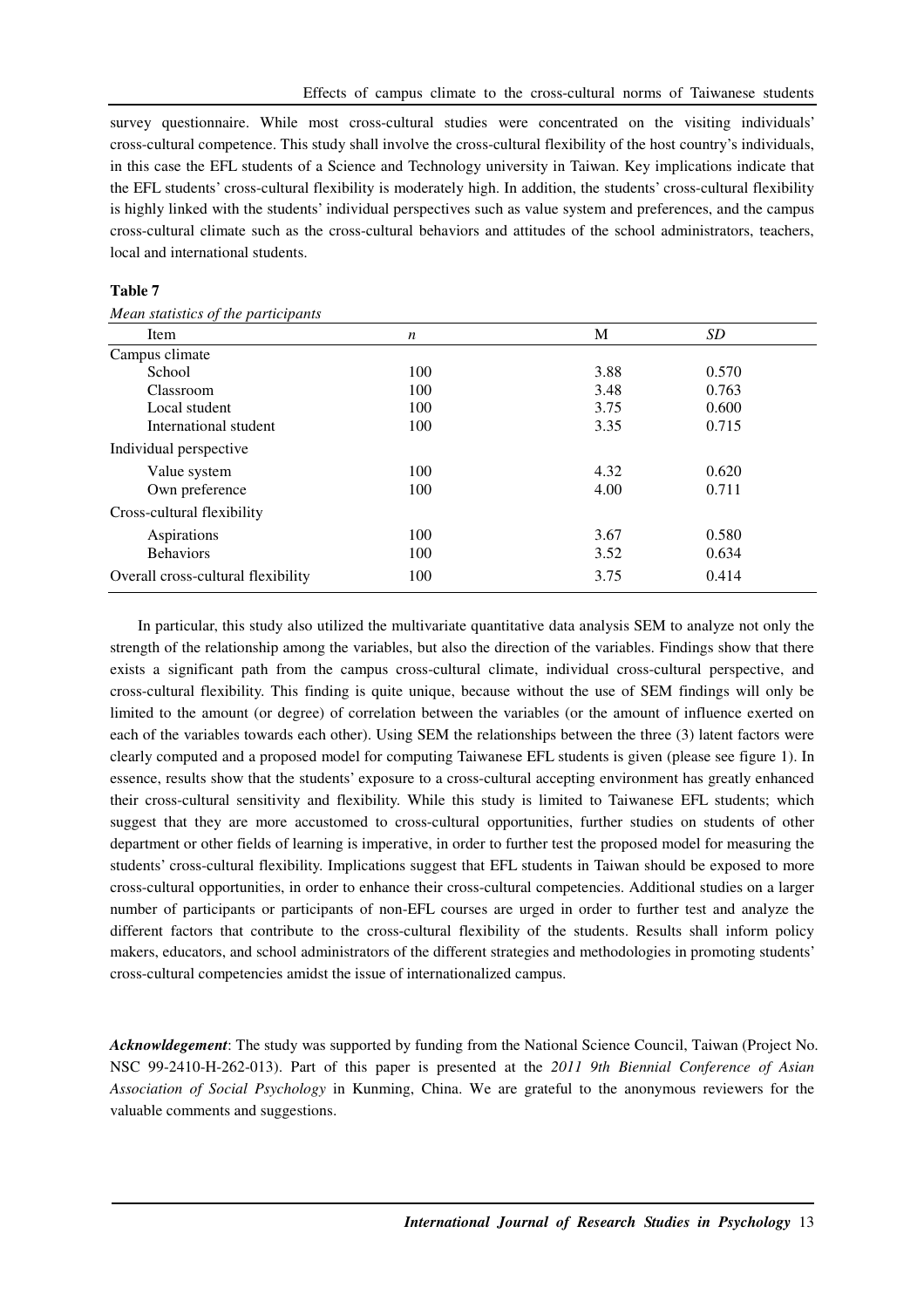# **5. References:**

- Adler, R. B., Rosenfeld, L. B., & Proctor, R. F. (2006). *Interplay: The process of interpersonal communication*. New York: Oxford University Press.
- Alptekin, C. (2002). Towards intercultural communicative competence in ELT. *ELT Journal, 56*(1), 57-64. doi:10.1093/elt/56.1.57 <http://dx.doi.org/10.1093/elt/56.1.57>
- Altbach, P. G., & Knight, J. (2007). The internationalization of higher education: Motivations and realities. *Journal of Studies in International Education, 11*(3/4), 290-305. doi:10.1177/1028315307303542 <http://dx.doi.org/10.1177/1028315307303542>
- Anderson, C. S. (1982). The search for school climate: A review of the research. *Review of Educational Research, 52*(3), 368-420. doi:10.3102/00346543052003368 <http://dx.doi.org/10.3102/00346543052003368>
- Appadurai, A. (2003). Sovereignty without territoriality: Notes for a post-national geography. In S. M. Low & D. Lawrence-Zúñiga (Eds.), *The anthropology of space and place: Locating culture* (pp. 337-349). Oxford: Blackwell Publishing Ltd.
- Arbuckle, J. L. (2006). *AMOS 7.0 programming reference guide*. Chicago, IL: SPSS Inc.
- Arthur, W., & Bennett, W. (1995). The international assignee: The relative importance of factors perceived to contribute to success. *Personnel Psychology, 48*(1), 99-114. doi:10.1111/j.1744-6570.1995.tb01748.x <http://dx.doi.org/10.1111/j.1744-6570.1995.tb01748.x>
- Asparouhov, T., & Muthén, B. (2009). Exploratory structural equation modeling. *Structural Equation Modeling: A Multidisciplinary Journal, 16*, 397-438. doi:10.1080/10705510903008204 <http://dx.doi.org/10.1080/10705510903008204>
- Axinn, W. G., Fricke, T. E., & Thornton, A. (1991). The microdemographic community-study approach: Improving survey data by integrating the ethnographic method. *Sociological Methods and Research, 20*(2), 187-217. doi:10.1177/0049124191020002001 <http://dx.doi.org/10.1177/0049124191020002001>
- Axinn, W. G., & Pearce, L. D. (2006). *Mixed method data collection strategies*. New York: Cambridge University Press. <http://dx.doi.org/10.1017/CBO9780511617898>
- Baeker, G. (2002). Sharpening the lens: Recent research on cultural policy, cultural diversity, and social cohesion [Electronic Version]. *Canadian Journal of Communication*, *27*. Retrieved December 15, 2009, from http://www.cjc-online.ca/index.php/journal/article/viewArticle/1293/1317
- Bentler, P. M. (1983). Some contributions to efficient statistics in structural models: Specification and estimation of moment structures. *Psychometrika, 48*(4), 493-517. doi:10.1007/BF02293875 <http://dx.doi.org/10.1007/BF02293875>
- Bentler, P. M. (1990). Comparative fit indexes in structural models. *Psychological Bulletin, 107*(2), 238-246. <http://dx.doi.org/10.1037/0033-2909.107.2.238>
- Black, J. S. (1990). The relationship of personal characteristics with the adjustment of Japanese expatriate managers. *Management International Review, 30*(2), 119-134.
- Bollen, K. A. (1989). *Structural equations with latent variables*. New York: Wiley-Interscience.
- Brown, L. (2009). A failure of communication on cross-cultural campus. *Journal of Studies in International Education, 13*(4), 439-454. doi:10.1177/1028315309331913 <http://dx.doi.org/10.1177/1028315309331913>
- Bryman, A., & Cramer, D. (1990). *Quantitative data analysis for social scientists*. London: Routledge.
- Chang, Q. S. (2005). *Internationalization of higher education from the perspective of globalization*. Retrieved October 25, 2008, from http://english.education.edu.tw/ct.asp?xItem=7166&ctNode=512&mp=12
- Chia, H.-U., Johnson, R., Chia, H.-L., & Olive, F. (1999). English for college students in Taiwan: A study of perceptions of English needs in a medical context. *English for Specific Purposes, 20*(2), 107-119. doi:10.1016/S0889-4906(97)00052-5 <http://dx.doi.org/10.1016/S0889-4906(97)00052-5>
- Chin, J. M.-C., & Ching, G. S. (2009). Trends and indicators of Taiwan's higher education internationalization. *The Asia-Pacific Education Researcher, 18*(2), 185-203. doi:10.3860/taper.v18i2.1322 <http://dx.doi.org/10.3860/taper.v18i2.1322>
- Chiu, K. P. (2008). Exploring the relationship between foreign spouses and low birth-weight delivery: Case of Hsinchu city in 2004 [In Chinese]. *The Journal of Chinese Public Administration, 5*, 123-142.
- Chu, J. J. (2000). From incorporation to exclusion: The employment experience of Taiwanese urban aborigines. *The China Quarterly, 164*, 1025-1043. doi:10.1017/S0305741000019287 <http://dx.doi.org/10.1017/S0305741000019287>
- Cohen, L., Manion, L., & Morrison, K. (2007). *Research methods in education*. New York: Routledge.
- Cronbach, L. J. (1951). Coefficient alpha and the internal structure of tests. *Psychometrika, 16*, 197-334. doi:10.1007/BF02310555 <http://dx.doi.org/10.1007/BF02310555>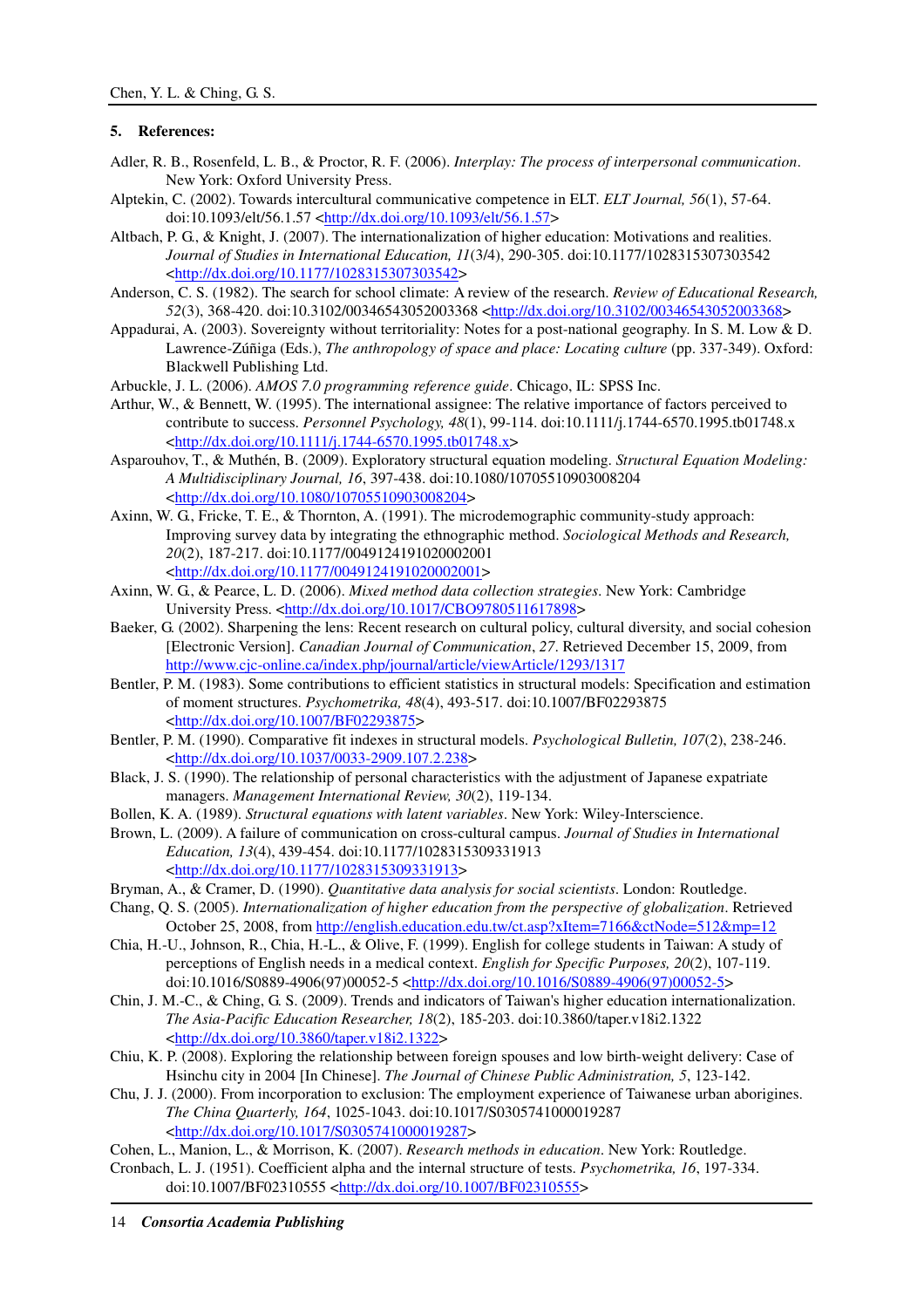- Cross, T., Bazron, B., Dennis, K., & Isaacs, M. (1989). *Toward a culturally competent system of care* (Vol. I). Washington, DC: Georgetown University.
- Dahl, S. (2000). *Communications and culture transformation: Cultural diversity, globalization and cultural convergence*. Retrieved December 12, 2009, from http://www.stephweb.com/capstone/0.htm
- Dunne, C. (2009). Host students' perspectives of intercultural contact in an Irish university. *Journal of Studies in International Education, 13*(2), 222-239. doi:10.1177/1028315308329787 <http://dx.doi.org/10.1177/1028315308329787>
- Erikson, E. (1968). *Identity: Youth in crisis*. New York, NY: Norton.
- Gannon, M. J. (2003). *Understanding global cultures: Metaphorical journeys through 28 nations, clusters of nations, and continents*. Thousand Oaks, CA: Sage.
- Glaser, B. G. (1978). *Theoretical sensitivity: Advances in the methodology of grounded theory*. Mill Valley, CA: Sociology Press.
- Hannigan, T. P. (1990). Traits, attitudes, and skills that are related to intercultural effectiveness and their implications for cross-cultural training: A review of the literature. *International Journal of Intercultural Relations, 14*(1), 89-111. doi:10.1016/0147-1767(90)90049-3 <http://dx.doi.org/10.1016/0147-1767(90)90049-3>
- Hanvey, R. G. (1976). Cross-cultural awareness. In E. C. Smith & L. F. Luce (Eds.), *Towards internationalism: Readings in cross-cultural communication* (pp. 44-56). Rowley, MA: Newbury House Publishers.
- Hoelter, J. W. (1983). The analysis of covariance structures: Goodness-of-fit indices. *Sociological Methods and Research, 11*(3), 325-344. doi:10.1177/0049124183011003003 <http://dx.doi.org/10.1177/0049124183011003003>
- Hsieh, S. C.-y., & Wang, M. C.-y. (2008). Immigrant wives and their cultural influence in Taiwan. *Journal of National Taiwan Normal University, 53*(2), 101-118.
- Hynes, G. (2004). *Managerial communication: Strategies and applications*. Boston: McGraw-Hill/Irwin.
- Johnson, B., & Christensen, L. (2008). *Educational research Quantitative, qualitative, and mixed approaches* (3rd ed.). Thousand Oaks, California: Sage Publications.
- Johnson, J. O., Lenartowicz, T., & Apud, S. (2006). Cross-cultural competence in international business: Toward a definition and a model. *Journal of International Business Studies, 37*, 525-543. doi:10.1057/palgrave.jibs.8400205 <http://dx.doi.org/10.1057/palgrave.jibs.8400205>
- Kasen, S., Johnson, J., & Cohen, P. (1990). The impact of school emotional climate on student psychopathology. *Journal of Abnormal Child Psychology, 18*(2), 165-177. doi:10.1007/BF00910728 <http://dx.doi.org/10.1007/BF00910728>
- Kedia, B. L. (2006). Globalization and the future of international management education. *Journal of International Management, 12*(2). doi:10.1016/j.intman.2006.02.005 <http://dx.doi.org/10.1016/j.intman.2006.02.005>
- Ko, S. L. (2008). *International students in Taiwan at an all-time high*. Retrieved June 11, 2008, from http://www.taipeitimes.com/News/taiwan/archives/2008/02/12/2003400913
- Lewthwaite, M. (1996). A study of international students' perspectives on cross-cultural adaptation. *International Journal for the Advancement of Counselling, 19*(2), 167-185. doi:10.1007/BF00114787 <http://dx.doi.org/10.1007/BF00114787>
- Likert, R. (1932). *A technique for the measurement of attitudes*. New York: Columbia University Press.
- Matsumoto, D., LeRouxa, J., Ratzlaffa, C., Tatania, H., Uchidaa, H., Kima, C., et al. (2001). Development and validation of a measure of intercultural adjustment potential in Japanese sojourners: The Intercultural Adjustment Potential Scale (ICAPS). *International Journal of Intercultural Relations, 25*(5), 483-510. doi:10.1016/S0147-1767(01)00019-0 <http://dx.doi.org/10.1016/S0147-1767(01)00019-0>
- McDonald, R. P., & Ho, M.-H. R. (2002). Principles and practice in reporting structural equation analyses. *Psychological Methods, 7*(1), 64-82. doi:10.1037//1082-989X.7.1.64 <http://dx.doi.org/10.1037//1082-989X.7.1.64>
- McEvoy, A., & Welker, R. (2000). Antisocial behavior, academic failure, and school climate: A critical review. *Journal of Emotional and Behavioral Disorders, 8*(3), 130-140. doi:10.1177/106342660000800301 <http://dx.doi.org/10.1177/106342660000800301>
- McManus, I. C., Keeling, A., & Paice, E. (2004). Stress, burnout and doctors' attitudes to work are determined by personality and learning style: A twelve year longitudinal study of UK medical graduates. *BMC Medicine, 2*.
- Ministry of Education. (2006). *Challenge 2008: National development plan*. Retrieved December 18, 2009, from http://english.moe.gov.tw/ct.asp?xItem=7043&ctNode=784&mp=11
- Ministry of Education. (2008). *2008 Educational statistical indicators*. Retrieved May 25, 2008, from http://english.moe.gov.tw/lp.asp?ctNode=816&CtUnit=507&BaseDSD=7&mp=1